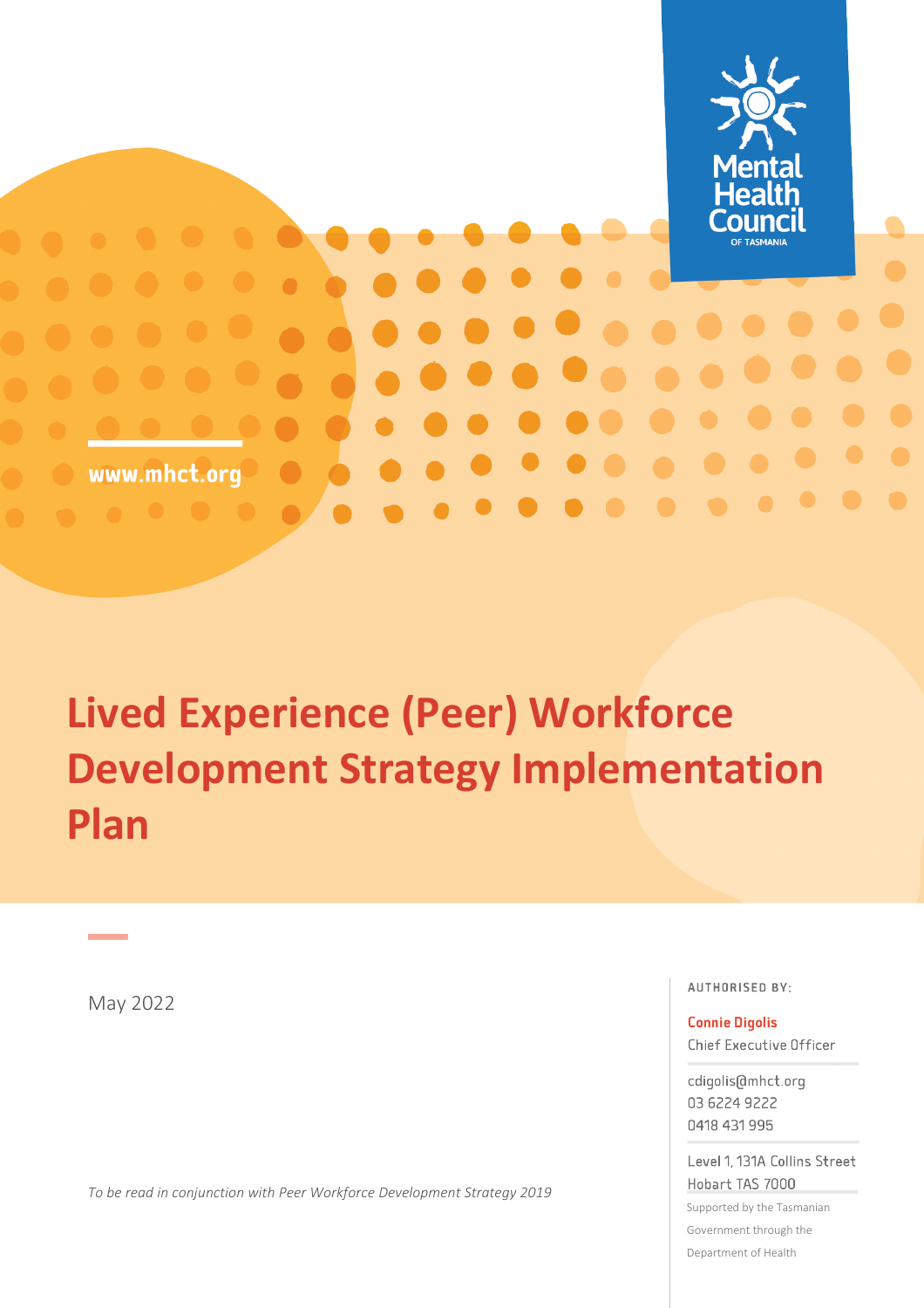$\bullet$   $\bullet$  $\bullet\bullet\bullet\bullet$ 

 $\bullet\quad \bullet\quad \bullet\quad \bullet$ 

*MHCT acknowledges the palawa people of lutruwita as the traditional and original owners, and continuing custodians of this land, and pays respect to Elders past and present.*

. . . .

*We also want to acknowledge the people with lived experience who contributed to the development of this implementation plan. We respect your lived experience and value your contribution.*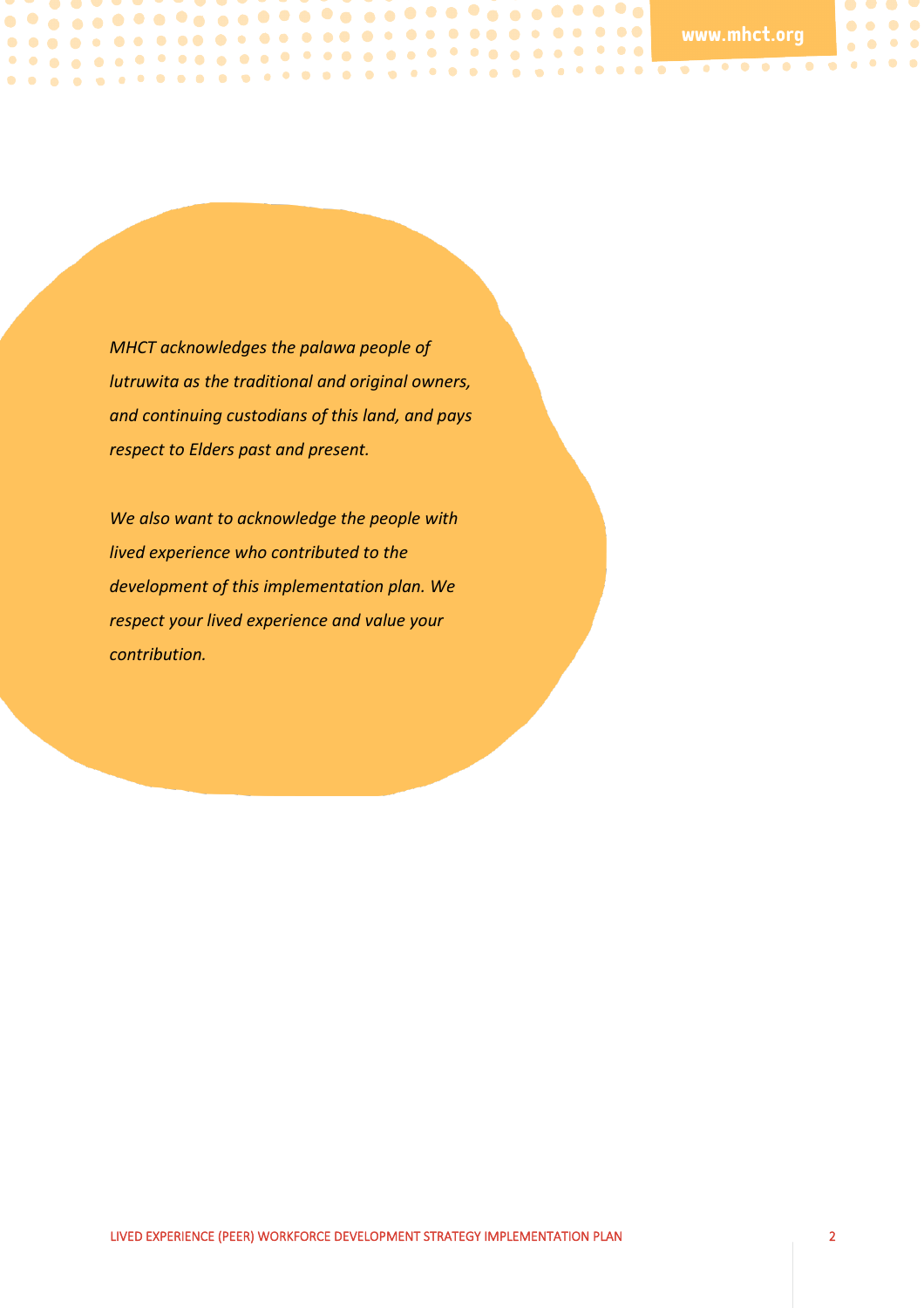$\bullet$   $\bullet$   $\bullet$  $\bullet\bullet\bullet\bullet$ 

 $\bullet\quad \bullet\quad \bullet\quad \bullet$ 

# **Contents**

. . . .

*Since the release of the Tasmanian Peer Workforce Development Strategy in 2019, the language related to a 'Peer Workforce' has now changed with national recommendations referring to a 'Lived Experience Workforce' as the preferred term. Given the transition to new terminology, this document references the term 'Peer' and 'Lived Experience' interchangeably. However, as implementation progresses terminology of a 'Lived Experience Workforce' will be utilised as the primary definition.*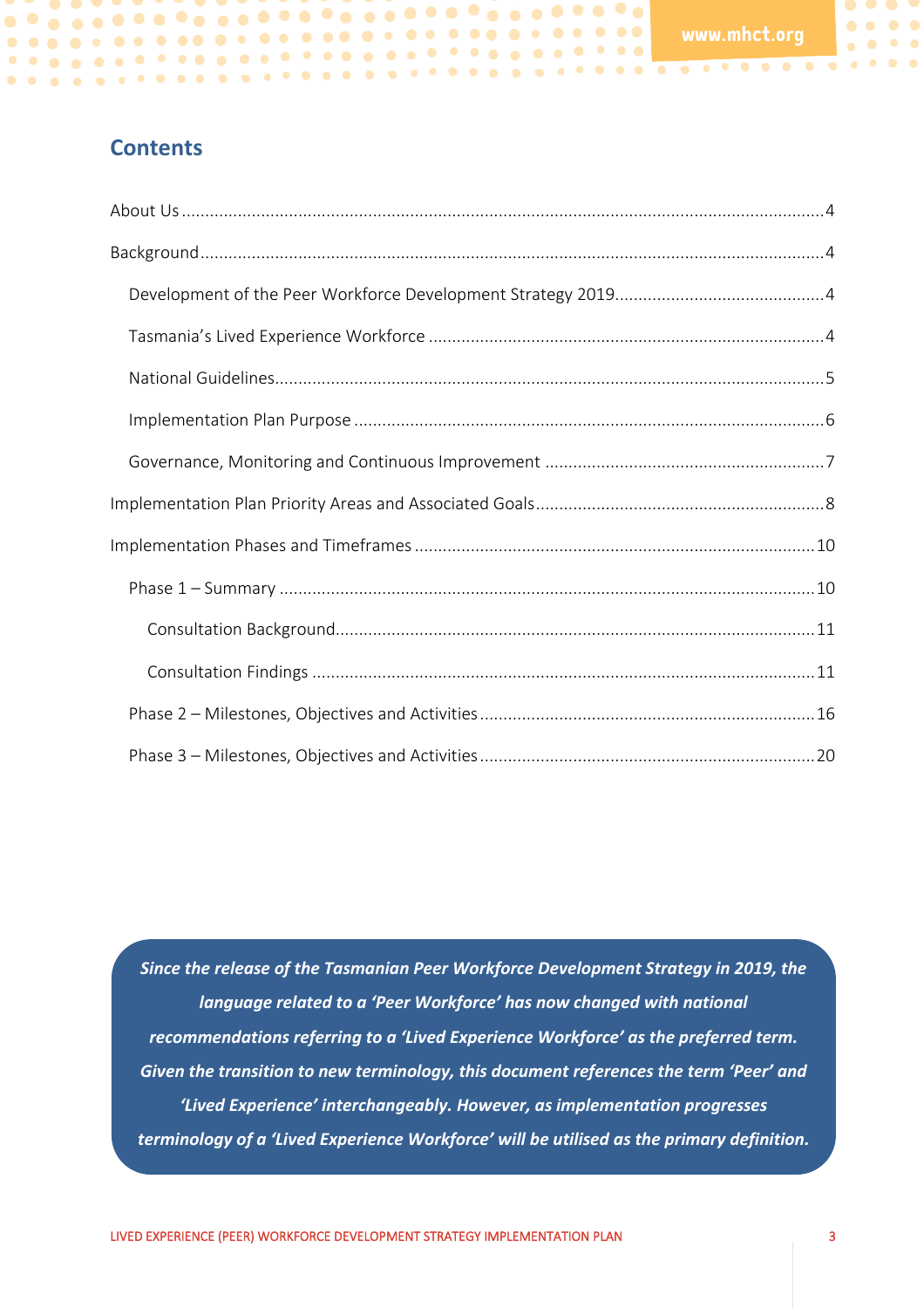$\bullet$ 

 $\bullet\quadbullet$ 

## <span id="page-3-0"></span>**About Us**

The Mental Health Council of Tasmania (MHCT) is the peak body for community managed mental health services in Tasmania. We represent and promote the interests of our members and work closely with government and agencies to ensure sectoral input into public policies and programs. We advocate for reform and improvement within the Tasmanian mental health system. Our purpose is to strengthen and advocate for our communities and service providers to support the mental health and wellbeing of all Tasmanians, and our vision is that every Tasmanian has access to the resources and support needed for good mental health and wellbeing.

# <span id="page-3-1"></span>**Background**

#### <span id="page-3-2"></span>Development of the Peer Workforce Development Strategy 2019 (PWDS)

The Mental Health Council of Tasmania (MHCT) is the peak body for community managed mental health services in Tasmania. MHCT was commissioned by the Tasmanian Government to develop Tasmania's first [Peer Workforce Development Strategy \(PWDS\)](https://mhct.org/wp-content/uploads/2019/11/MHCT_PWDS-Web.pdf) which was launched in November 2019. During the development of the strategy, extensive consultation took place with key stakeholders in the mental health sector including Lived Experience workers, consumers, families, friends and carers. [Rethink 2020: A state plan for mental health in Tasmania,](https://www.health.tas.gov.au/sites/default/files/2021-12/Rethink_2020_state_plan_2020-25_DoHTasmania.pdf) recognises the importance of strengthening the Lived Experience workforce in Tasmania. It is evident in Tasmania and recognised both interstate and internationally that the role Lived Experience workers have in mental health services is essential. The PWDS highlights the positive impact that Lived Experience work has on the lives of people experiencing mental ill-health as well as family, friends and carers.

#### <span id="page-3-3"></span>Tasmania's Lived Experience Workforce

Tasmania's Rethink Mental Health and Suicide Prevention Plan 2015 – 2025, identified the establishment of a Lived Experience workforce in Tasmania as a priority action. Subsequently the Mental Health, Alcohol and Drug Directorate (MHADD) developed a Peer Workforce Framework which was used as the basis for the Statewide Mental Health Services Peer Worker and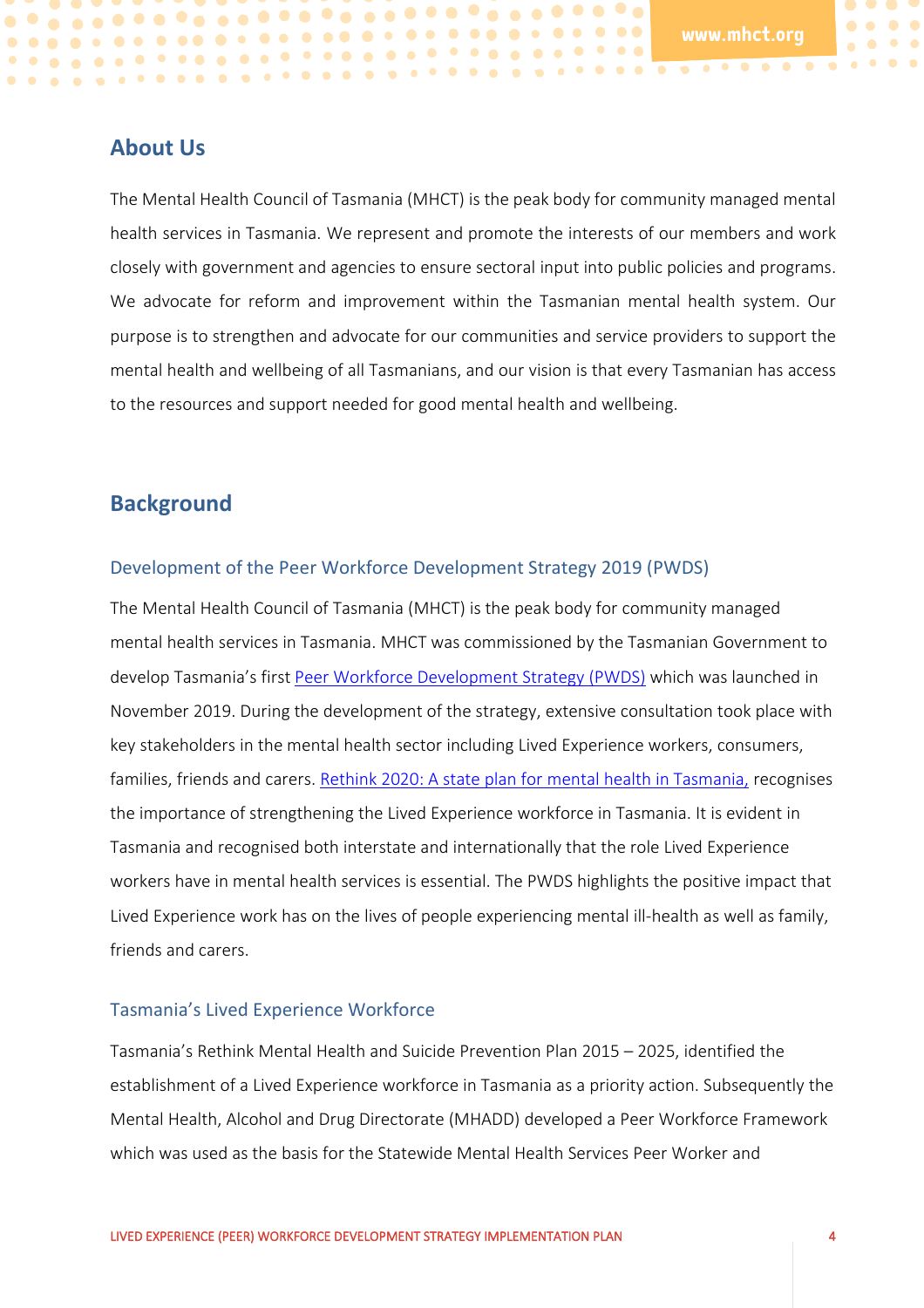$\bullet$ 

 $\bullet$ 

 $\bullet$ 

Family/Carer Peer Worker Trial. Additionally, the 2021 state election resulted in commitments to the employment of a Lived Experience (Peer) Workforce Coordinator and establishing the Youth Peer Worker Model. Although Tasmania's first PWDS wasn't released all that long ago, Tasmania already has a growing Lived Experience workforce with several community organisations currently employing Lived Experience workers within mental health, alcohol and drug and representation/advocacy programs. It can also be recognised that there are several existing national organisations and websites that provide useful information for Lived Experience workers and organisations in Tasmania. Utilising these national resources will be an ongoing focus throughout the implementation of the PWDS.

#### <span id="page-4-0"></span>National Guidelines

In December 2021, the [National Lived Experience \(Peer\) Workforce Development Guidelines](https://www.mentalhealthcommission.gov.au/getmedia/a33cce2a-e7fa-4f90-964d-85dbf1514b6b/NMHC_Lived-Experience-Workforce-Development-Guidelines) were launched under Action 29 of the 5th National Mental Health and Suicide Prevention Plan. The guidelines aim to increase understanding, collaboration and improve outcomes for people accessing services and communities more broadly. To support sustainable workforce growth, the guidelines outline five key areas that serve as a roadmap for leaders to support practice and policy in mental health services. The guidelines encourage collaboration and co-production between all mental health services and identifies lived experience as 'core business' in all mental health services. The national guidelines are accompanied by a suite of resources including a practical guide to designing and developing lived experience positions, and a national roadmap of growing a thriving Lived Experience workforce. Often the titles 'peer workforce' and 'Lived Experience workforce' are used interchangeably. The national guidelines recognise Lived Experience workforce as the preferred term of the two, with results from their consultations confirming that peer workforce is often misunderstood to only refer to individual peer work and does not appear to encompass other Lived Experience roles such as those in education, policy, advocacy and representation as the latter does. Lived Experience is capitalised when referring to professional roles and workforces to distinguish it from describing personal lived experience. The definition encompasses both consumer/personal and family/carer workforces, while also acknowledging the differences of these workforces. The national guidelines will be a key resource in the current implementation plan.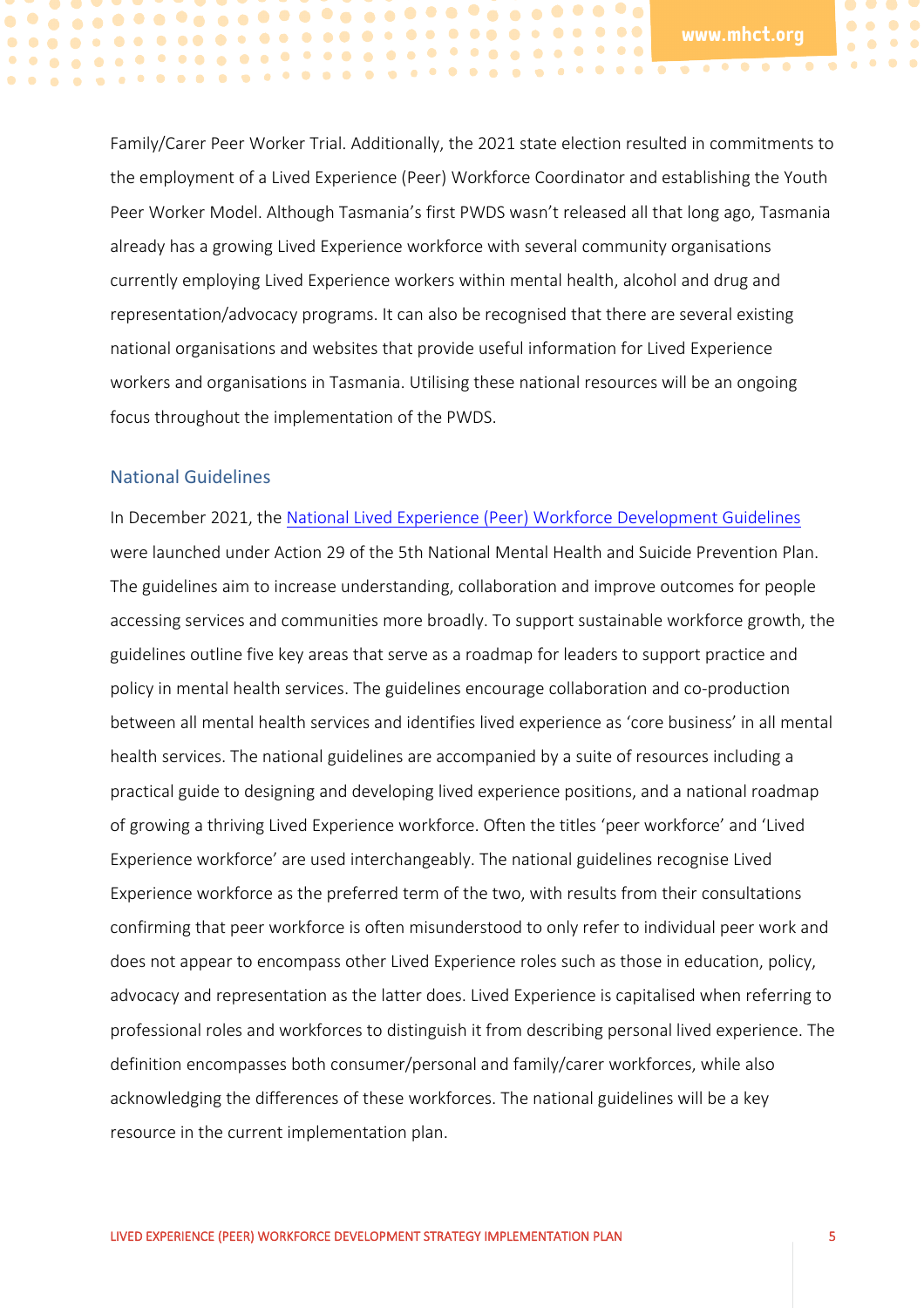$\bullet$ 

 $\bullet$ 

#### <span id="page-5-0"></span>Implementation Plan Purpose

The purpose of the *Lived Experience* (*Peer) Workforce Development Strategy Implementation Plan* is to provide an understanding of the timeframes and activities that will be undertaken to implement the 38 actions originally outlined in the strategy. It is acknowledged that system wide change is required to achieve a sustainable Lived Experience workforce in Tasmania, with the purpose of this implementation plan being to serve as a guide to address the complex challenges and required resources needed. The intention is for the plan to be implemented across all sectors and services who employ mental health Lived Experience workers, including public, primary and community mental health settings. The activities and objectives of the plan are designed to promote an individualised approach and acknowledge that this is necessary to support the varied needs of each organisation and more widely, each sector based on their individual requirements. The plan has been developed by the Mental Health Council of Tasmania and guided by input from Primary Health Tasmania, Mental Health, Alcohol and Drug Directorate, Flourish Tasmania and Mental Health Families and Friends Tasmania.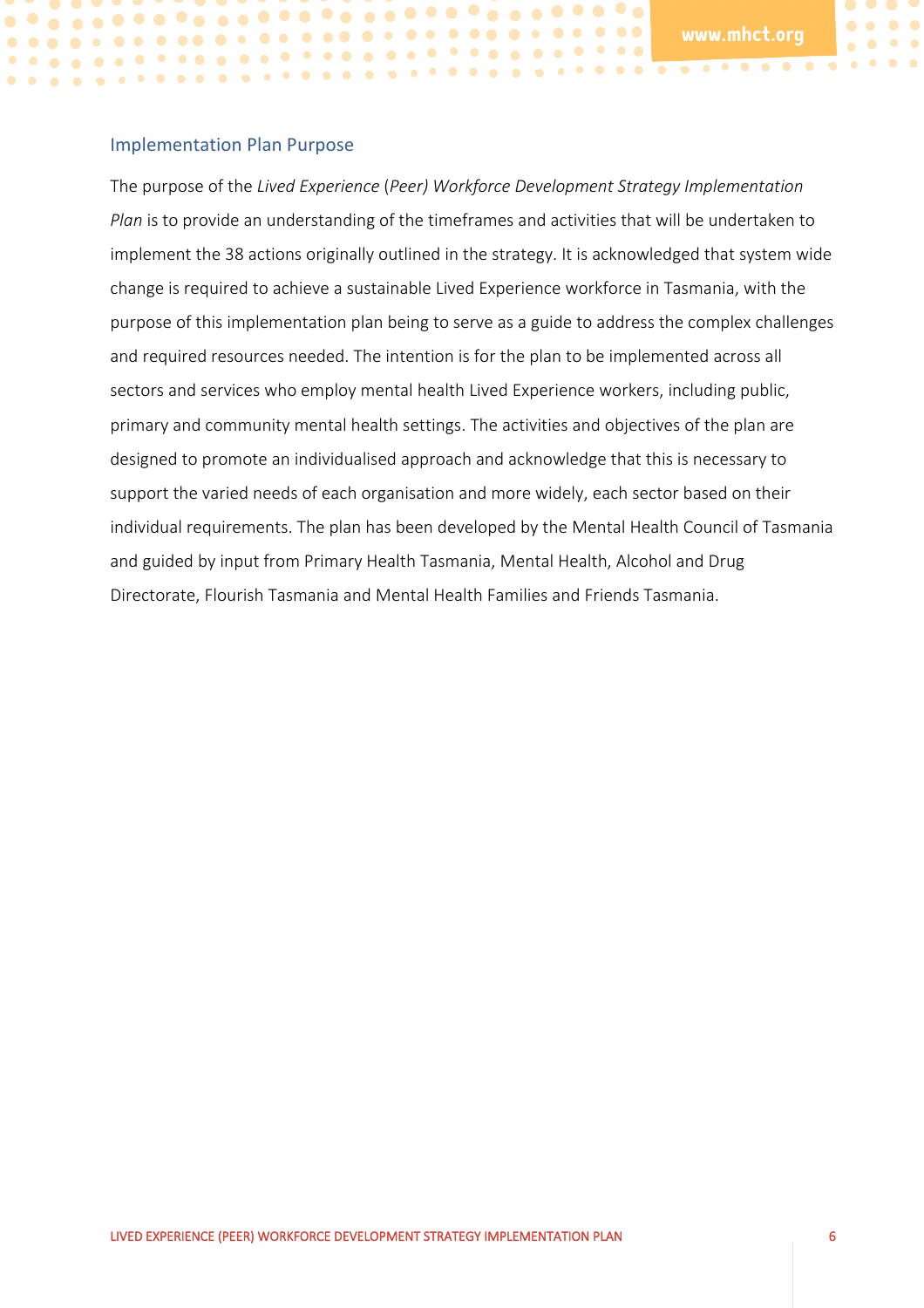$\bullet\hspace{0.1cm} \bullet\hspace{0.1cm}\bullet\hspace{0.1cm}\bullet\hspace{0.1cm}\bullet$ 

 $\bullet\quad \bullet\quad \bullet\quad \bullet$ 

#### <span id="page-6-0"></span>Governance, Monitoring and Continuous Improvement

To ensure a collaborative approach, an advisory group will meet regularly to support, monitor and review the progress of the implementation plan. The advisory group will consist of key stakeholders including representatives from Flourish Tasmania, Mental Health Families and Friends Tasmania, State Mental Health Services and Community Mental Health Sector representatives. To inform the implementation of the strategy, working groups will be established based on specific areas of expertise including organisations, Lived Experience leaders and training and education professionals. Endorsement and approval of the implementation plan will be sought through the MHCT/PHT and DoH working group and the Mental Health Alcohol and Other Drug Leadership Group (MHAODLG). The implementation plan will be reviewed on a 12 monthly basis to consider progress and outcomes, changes to the policy environment and identified priorities to achieving workforce development goals.

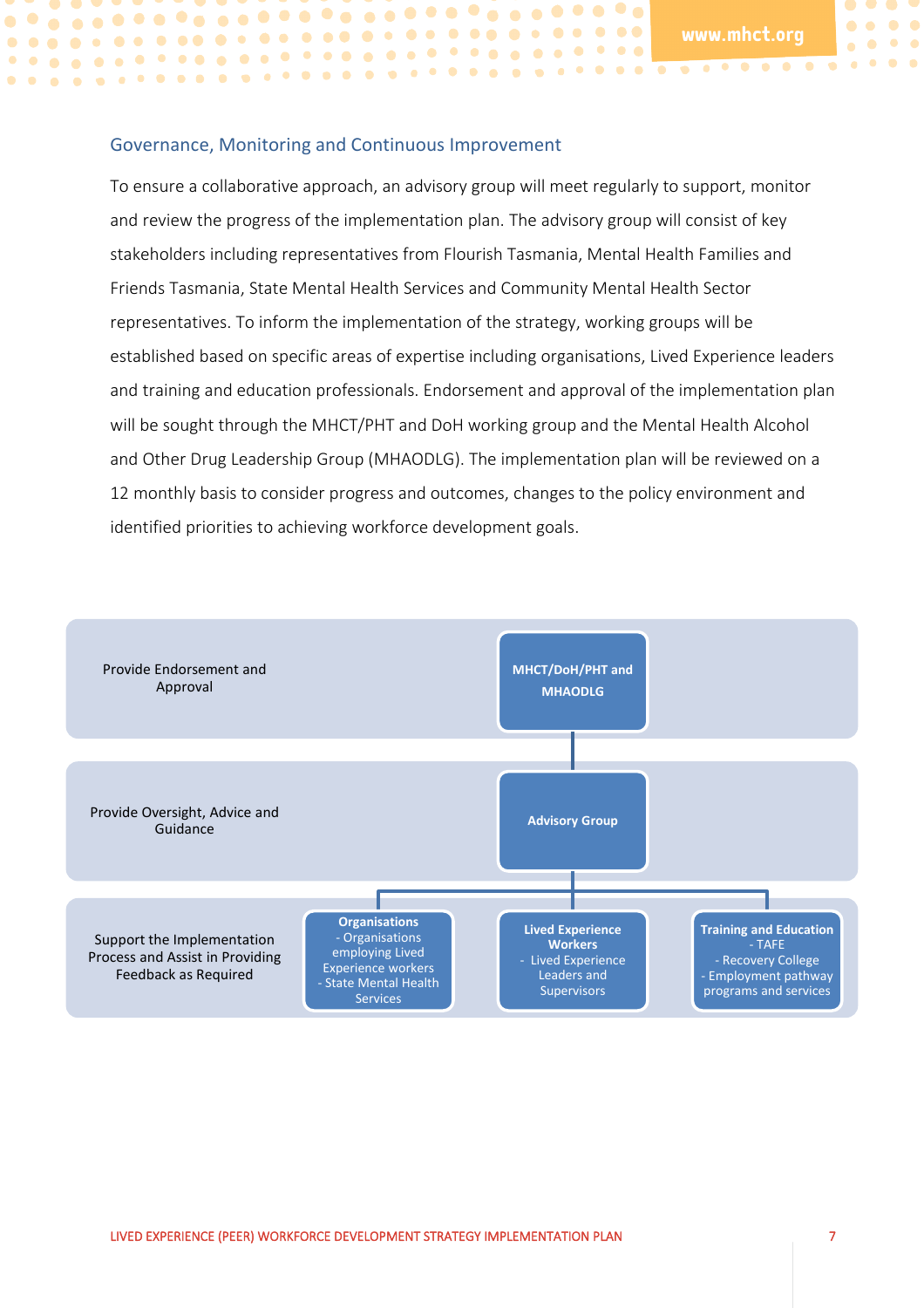$\bullet$   $\bullet$   $\bullet$  $\begin{array}{ccc} \bullet & \bullet & \bullet & \bullet \end{array}$ 

 $\bullet \quad \bullet \quad \bullet \quad \bullet$ 

# <span id="page-7-0"></span>**Implementation Plan Priority Areas and Associated Goals**

Below is a summarised table of the key priority areas with definitions and associated goals outlined in the *Peer Workforce Development Strategy 2019.* These priority areas and goals are used as the basis for the implementation plan.

| <b>Priority Area</b>                  | <b>Associated Goals</b>                                     |  |
|---------------------------------------|-------------------------------------------------------------|--|
| Governance and Advocacy               | Peer Advocacy<br>$\circ$                                    |  |
| 'Administrative arrangements and      | <b>Policy Commitments</b><br>O                              |  |
| supports to implement the strategy    | Resources and Guidelines to Support Peer Work in<br>$\circ$ |  |
| and action plan'                      | Organisations                                               |  |
|                                       | Remove Regulatory Impediments to Growing a Peer<br>$\circ$  |  |
|                                       | Workforce                                                   |  |
| <b>Peer Connections</b>               | Peer to Peer Support Networks<br>$\circ$                    |  |
| 'Developing effective and ongoing     | Peer Supervision<br>O                                       |  |
| support through networking with       | Peer Mentoring and Leadership Opportunities<br>$\circ$      |  |
| other peer workers and supervision    |                                                             |  |
| provided by experienced peer          |                                                             |  |
| professionals'                        |                                                             |  |
| Organisational Readiness and Culture  | Reduce Stigma<br>$\circ$                                    |  |
| 'Improving systems, supports and      | Cultural Flexibility<br>O                                   |  |
| workplace culture to better           | Role Designs and Models<br>$\circ$                          |  |
| understand and value peer roles,      |                                                             |  |
| helping to change attitudes towards   |                                                             |  |
| mental ill-health and reduce stigma'  |                                                             |  |
| Training and Professional             | Lived Experience as a Recognised Qualification<br>$\circ$   |  |
| Development                           | Peer Worker Training<br>O                                   |  |
| 'Lived experience is an essential     | Professional Development<br>$\circ$                         |  |
| criterion for peer workers but they   |                                                             |  |
| also require quality training and     |                                                             |  |
| professional development              |                                                             |  |
| opportunities to improve their skills |                                                             |  |
| and competency'                       |                                                             |  |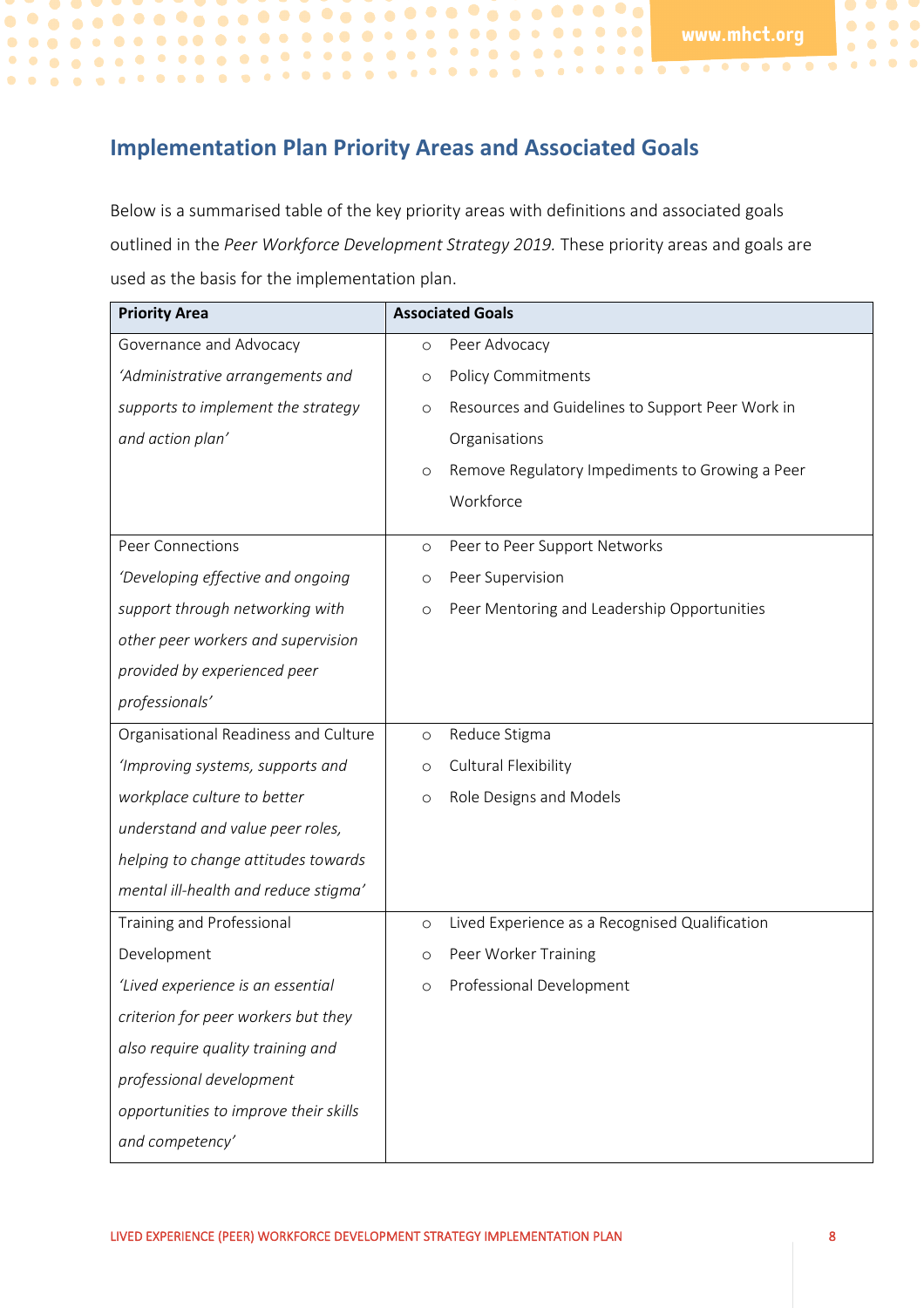$\bullet$   $\bullet$   $\bullet$  $\begin{array}{ccccc}\bullet&\bullet&\bullet&\bullet\end{array}$ 

 $\bullet\bullet\bullet\bullet$ 

| <b>Priority Area</b>                    | <b>Associated Goals</b>                       |  |
|-----------------------------------------|-----------------------------------------------|--|
| Workforce Development                   | HR Management<br>$\circ$                      |  |
| 'Ensuring sound human resource          | Peer Worker Roles<br>$\circ$                  |  |
| management practices are in place       | <b>Position Descriptions</b><br>$\circ$       |  |
| with policies and procedures to         |                                               |  |
| manage and support peer workers         |                                               |  |
| and the wellbeing of all staff'         |                                               |  |
| <b>Career Progression</b>               | Remuneration and Awards<br>$\circ$            |  |
| 'Building career pathways to support    | Career Development and Progression<br>$\circ$ |  |
| a recovery-focused culture, reduce      | <b>Future Opportunities</b><br>$\circ$        |  |
| stigma and provide career               |                                               |  |
| opportunities for peer workers that     |                                               |  |
| will assist in attracting and retaining |                                               |  |
| staff'                                  |                                               |  |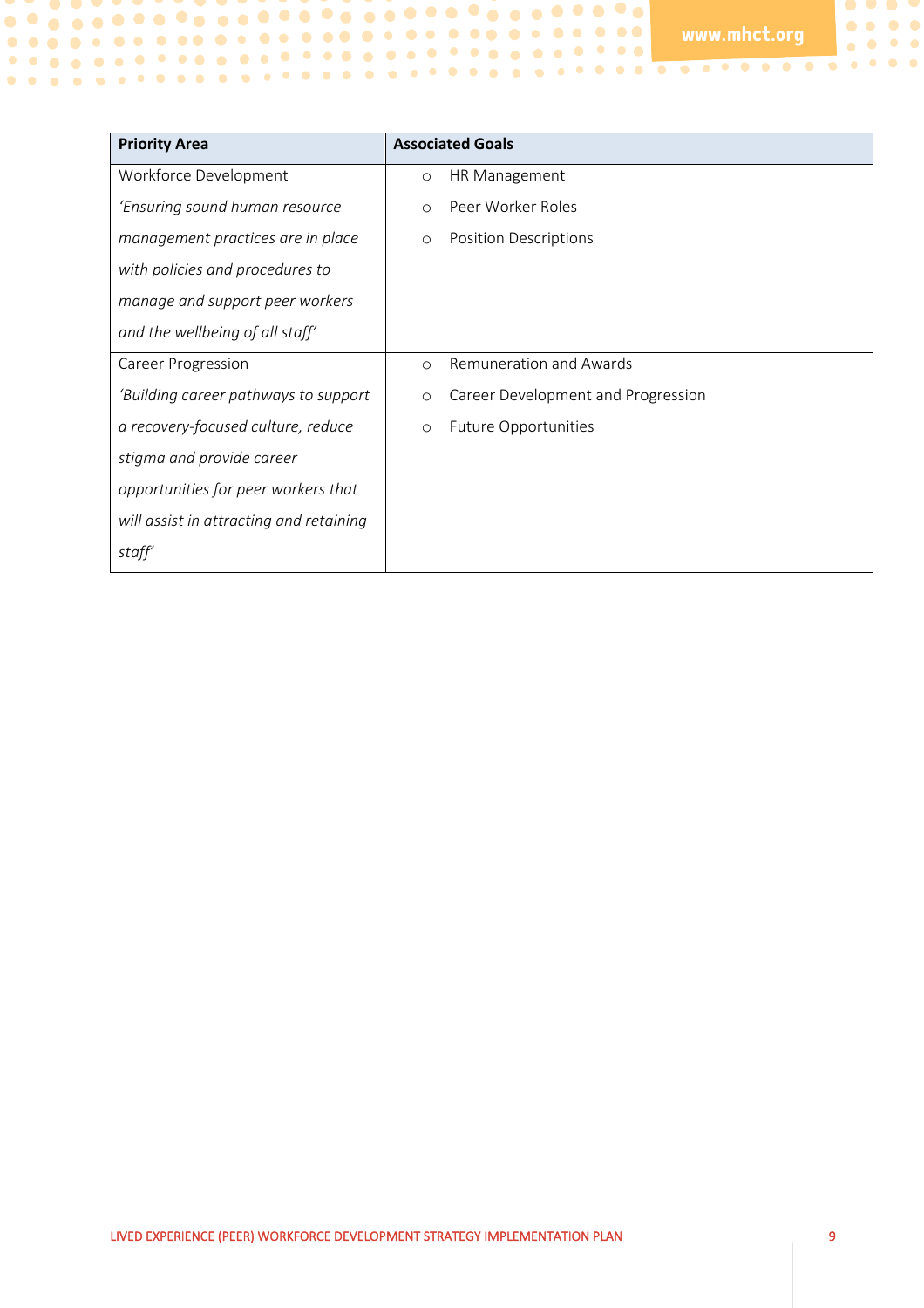**. . . . . . . . . . . . .** 

 $\bullet$   $\bullet$   $\bullet$   $\bullet$ 

 $\bullet\bullet$ 

 $\bullet$   $\bullet$ 

# <span id="page-9-0"></span>**Implementation Phases and Timeframes**

------------------------------

The *Lived Experience (Peer) Workforce Development Strategy Implementation Plan* is divided into key phases. For the purpose of this document, the following 12 months will be the key focus – with a review in 12 months time to occur where additional phases will be determined based on evaluation, monitoring progress and learnings during phases 2 and 3. The review of the implementation plan will be guided by the Advisory Group and approved by the Mental Health Alcohol and Other Drugs Leadership Group.

#### *Implementation Phases Breakdown*

**Phase 1** – September 2021 – April 2022 *(completed)* **Phase 2** – April 2022 - September 2022 **Phase 3** – September 2022 - April 2023

#### <span id="page-9-1"></span>Phase 1 – Summary

*Timeframe for Completion – September 2021 – April 2022 (completed)*



The aim of the first phase for implementation of the *Lived Experience (Peer) Workforce Development Strategy* was to map and benchmark current Lived Experience workforce needs. This initial phase also aimed to determine how the strategy can address these needs and inform the development of the implementation plan. Phase 1 had a key focus on exploring organisational readiness and re-engagement with stakeholders with a primary goal of completing a detailed implementation plan that aligns with the actions of the strategy.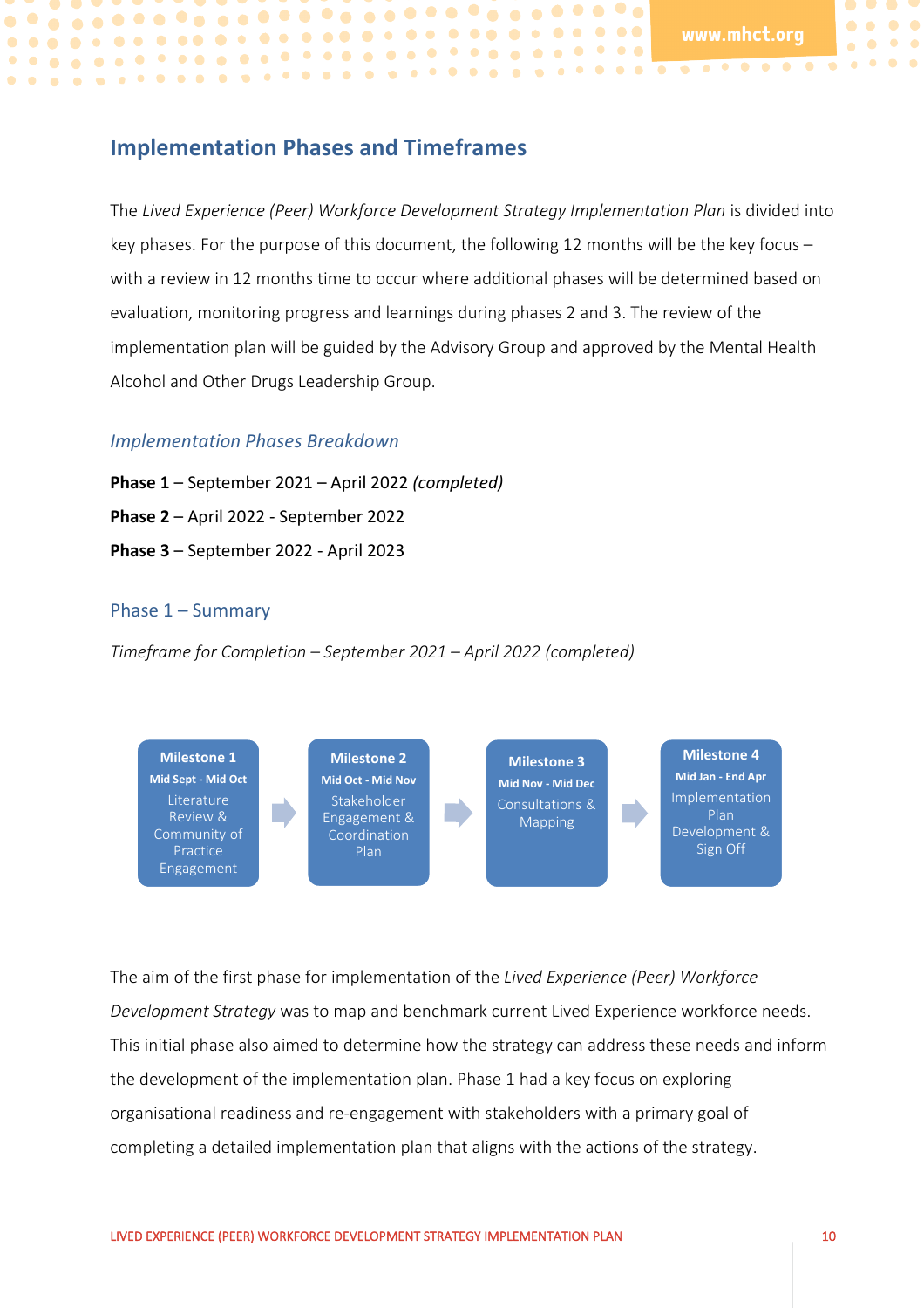$\bullet\quadbullet$ 

 $\bullet$ 

 $\bullet$ 

#### <span id="page-10-0"></span>Consultation Background

 $\bullet$ 

Given the release of the PWDS in November 2019, part of implementation planning included targeted focus groups to ensure contemporary alignment with the PWDS identified priorities. The focus sessions were held in November and December 2021 with key stakeholders including organisational leaders, middle management, Lived Experience workers and consumers with personal lived experience invited to participate. The focus groups were facilitated by the Lived Experience (Peer) Workforce Coordinator via Zoom and were primarily comprised of the community sector with some consultation occurring with government at an organisational level. This was an opportunity to provide insight into current challenges and provide input into how we move forward with supporting a sustainable Lived Experience workforce in Tasmania. The consultation process aimed to build on information gathered during the development of the strategy and contribute to a current overview of workforce needs. The focus groups explored the following topics  $-$ 

- Current Workforce Needs
- Education and Training Needs
- Support and Supervision for Lived Experience Workers
- Barriers for Career Progression
- Stigma in the Workplace

# <span id="page-10-1"></span>Consultation Findings

## • *Current Workforce Needs*

A lack of training options available, limited understanding/clarity of the Lived Experience worker role and limited awareness among other professions were identified as some of the current challenges for Lived Experience workers. Organisational leaders provided insight into people applying for Lived Experience worker roles and the impact of the lack of understanding in the general public of Lived Experience work. An assumption that was highlighted is that Lived Experience work is similar to a support worker role that assists a person with daily living requirements, which is not the case. Some of the challenges for employers also include Lived Experience worker roles differing between government mental health settings and community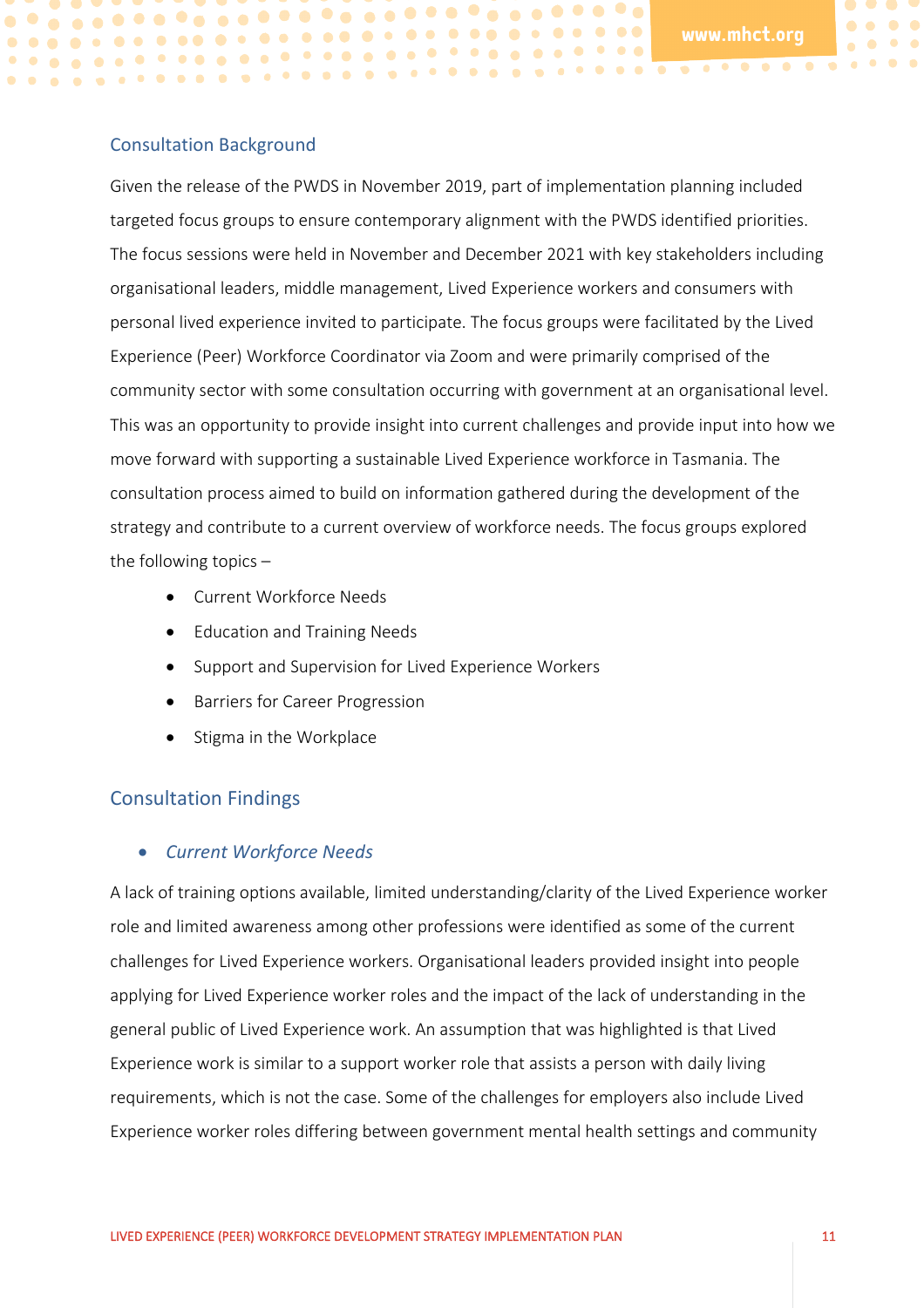$\bullet$  $\bullet\bullet$ 

mental health services and a lack of understanding between roles. A need for correct language and terminology regarding lived experience and peer work was identified.

------------------------------

It was suggested that Lived Experience workers can assist in breaking down barriers that may be present during clinical support and can therefore provide a bridge between the consumers/clients and clinical practitioners. Organisational leaders identified that a level of trust is built a lot quicker when a Lived Experience worker is involved in support and that organisations can learn a lot from Lived Experience workers. It was suggested that there is a need for more promotion of good news stories and outcomes to reduce stigma, promote the importance of Lived Experience workers and lived experience as not everyone knows the benefits and research behind this. Middle management staff identified during the focus session that having Lived Experience workers employed allowed for some flexibility in how organisations work and provided options to adapt practitioner roles to allow for Lived Experience worker involvement and delegation of tasks that relate more closely to Lived Experience work. Consumers wanting to enter the Lived Experience workforce identified not disclosing their mental illness to previous employers in non-Lived Experience related work due to fear of stigma and recalled times where they had felt judgment from co-workers due to their lived experience.

#### • *Education and Training Needs*

Across all focus groups, it was identified that there are limited formal training options available for Lived Experience workers in Tasmania. More face to face, formal Lived Experience workforce training is needed to grow a sustainable Lived Experience workforce. It was also noted that there are different role requirements for Lived Experience workers (e.g. direct 1:1 work compared with advocacy and/or policy work), and it would be helpful if there were mandatory trainings for Lived Experience workers related to their roles that were easily accessible. Interstate trainings don't offer the same experience due to no in person interaction. Organisational leaders noted that there is definitely a gap in training offered not only for Lived Experience workers, but for organisations employing Lived Experience workers as well. Organisations could greatly benefit from education and training to support them integrating Lived Experience work into their programs – this is not something that has often occurred.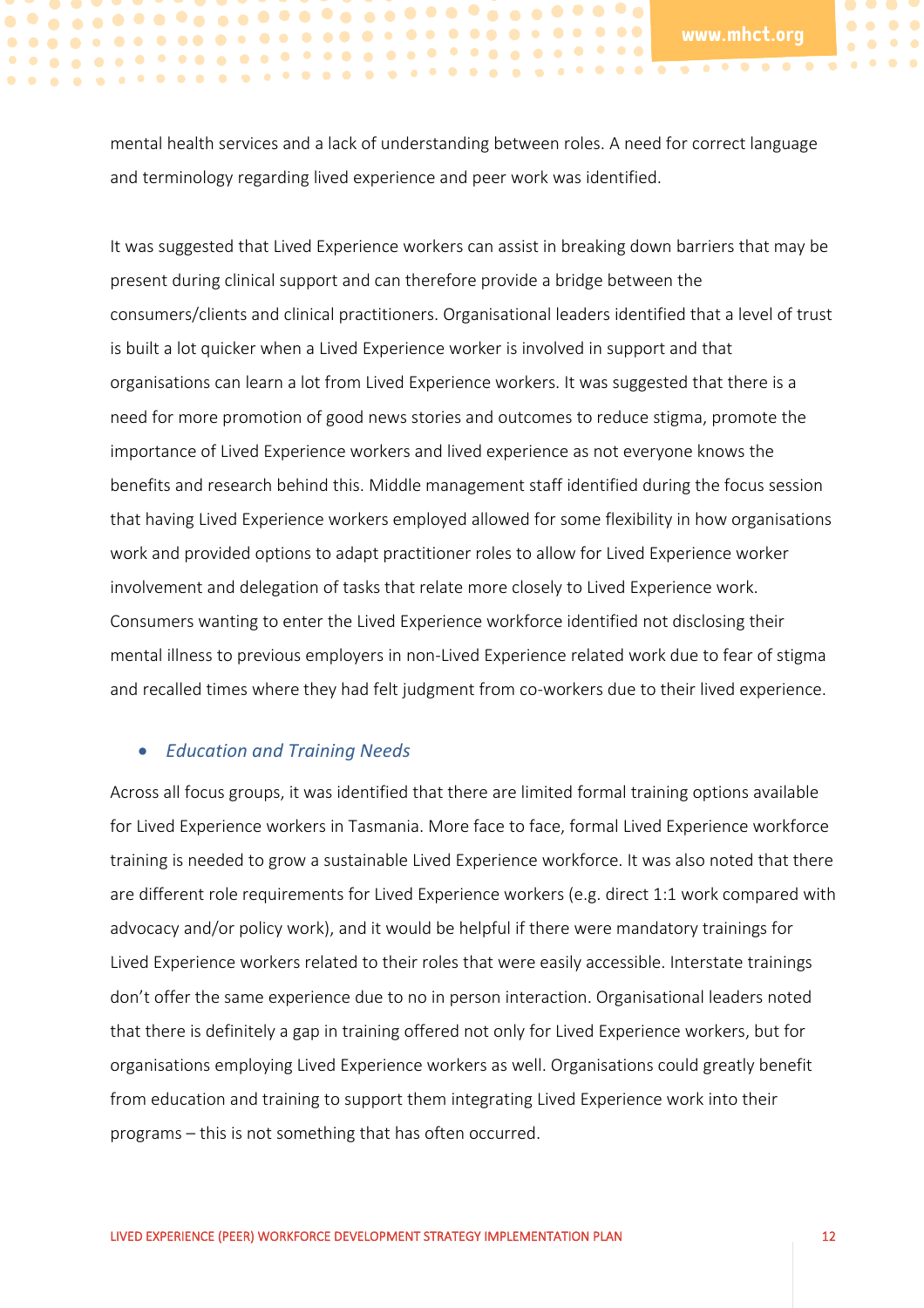$\bullet$ 

 $\bullet$   $\bullet$ 

Currently employed Lived Experience workers identified during the focus session that additional training around clinical language and the mental health sector in general would be useful for Lived Experience workers, as they are often communicating with other mental health professionals to support the people they are working with. Middle management staff identified the difficulty retaining Lived Experience workers in current roles and how additional training around the signs of burnout, wellbeing and vicarious trauma is vital to try to address this. Consumers who are wanting to enter the workforce identified Lived Experience work as a new concept to them and expressed the need for more information about best practice when it comes to Lived Experience work.

#### • *Support and Supervision for Lived Experience Workers*

A need for Lived Experience-led supervision was identified during the consultation process. Employed Lived Experience workers voiced that very little supervision of this kind is offered, and it is often confused with line supervision which is very different and a balance between the two would be ideal for Lived Experience workers. Line supervision is offered to all employees and involves direct supervision from a manager/supervisor, in comparison Lived-Experience-led supervision encompasses a co-reflection and mentoring component directly from a senior Lived Experience worker. Some organisations noted having an internal community of practice where Lived Experience workers can share insights and reflect on their practices. Additional support for Lived Experience workers could include a Lived Experience network, where Lived Experience workers around Tasmania can connect. It was highlighted that this would provide Lived Experience workers across different organisations increased opportunity to connect and share updates relevant to the work they are engaging in. Lived Experience workers also suggested a Lived Experience worker register to provide clarity around where Lived Experience workers are employed in Tasmania.

Organisational leaders would like to see an independent Lived Experience network to increase support for Lived Experience workers, as well as support for organisations on how to manage challenging situations that arise to best support employed Lived Experience work and ensure all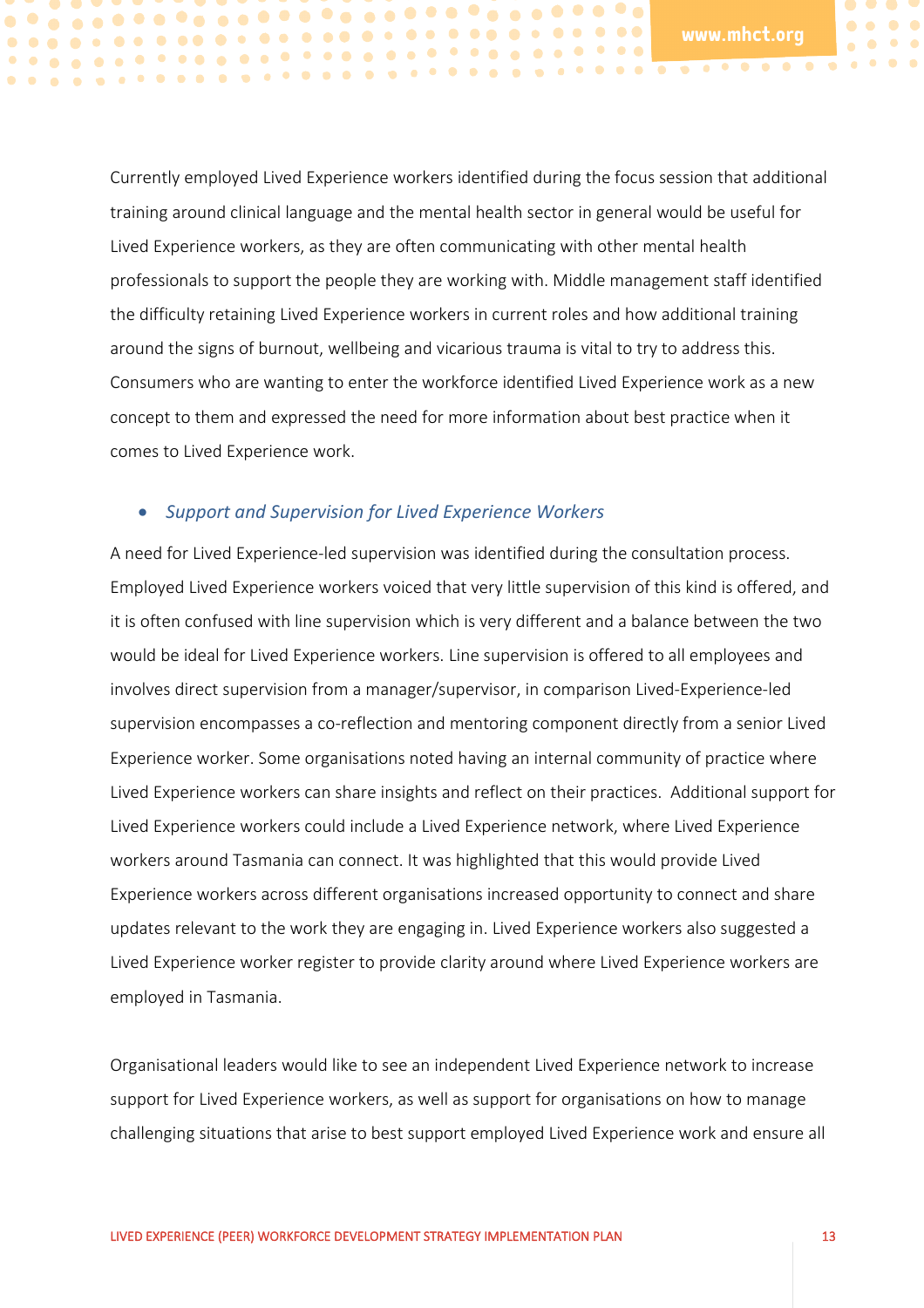$\bullet$ 

 $\bullet$   $\bullet$ 

staff are being treated with equal care and support. Middle management staff noted that a Lived Experience network or a community of practice would provide Lived Experience workers with the opportunity to share what is working well and provide a space to share knowledge. A statewide community organisation highlighted that they provide this within their organisation that is very beneficial for the Lived Experience workers involved.

#### • *Barriers for Career Progression*

------------------------------

Limited available Lived Experience roles and training limitations were identified as barriers for career progression by employed Lived Experience workers. It was also noted that professional development opportunities for Lived Experience workers within organisations were limited. Work readiness was identified by organisational leaders as a big challenge, with some Lived Experience workers looking for employment not having worked in a professional environment before. A training that incorporates basic work readiness skills was suggested to provide Lived Experience workers with improved opportunity for entering the workforce prepared. Middle management staff noted that there are rarely leadership opportunities offered for Lived Experience workers and this type of progression can be meaningful for the developing workforce.

For consumers or those wanting to enter the Lived Experience workforce, difficulties were identified around finding placements and organisations to connect with while completing formal Lived Experience/Peer training. Retention rates of Lived Experience workers was also highlighted with a suggestion that role flexibility needs to be considered when employing Lived Experience workers. An additional challenge recognised was remuneration and clear career pathways for Lived Experience workers, this varies greatly depending on the organisation/program and can make it challenging for those wanting to enter the Lived Experience workforce to feel confident in this.

#### • *Stigma in the Workplace*

Lived Experience workers identified during the focus sessions that they have felt at times that they are viewed firstly for their mental illness and their skills and qualifications are less regarded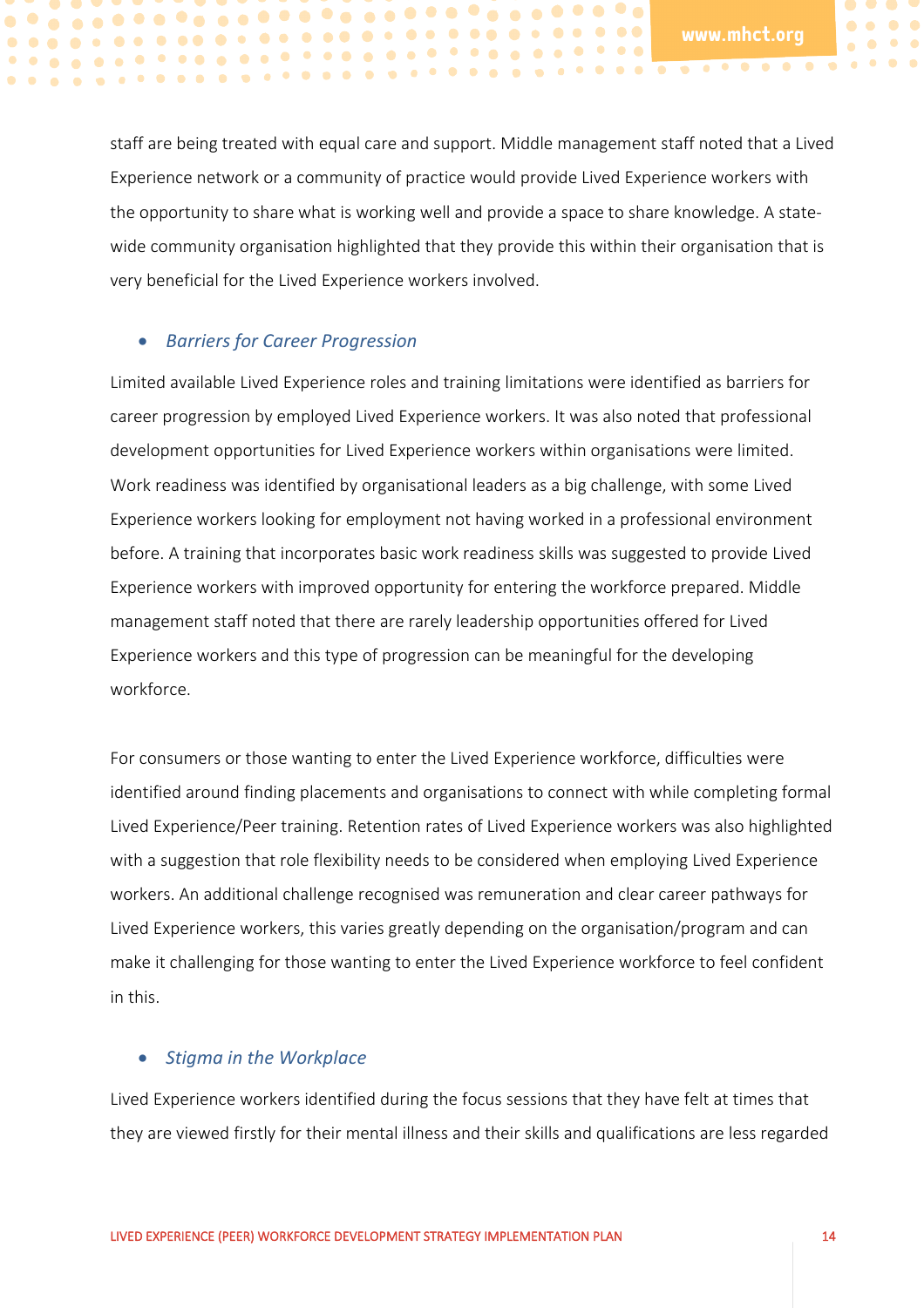$\bullet\quad \bullet\quad \bullet\quad \bullet$ 

in the workplace. Lived Experience workers have at times thought that other workers were questioning whether they were 'up for the job' due to their lived experience. Additionally, Lived Experience workers have experienced some clinicians not seeing Lived Experience work as a recognised profession or not having heard of Lived Experience work in general. It was identified that there is an increased need for clarity around Lived Experience workers roles and 'on the job' training within workplaces.

Organisational leaders noted during the focus session that the culture can be that if Lived Experience workers don't have tertiary qualifications they're not as valuable/capable as clinical staff, which can prevent success of workforce. It was noted that clinicians show protective behaviour over the realm of their work and see Lived Experience workers as 'infiltrating' that. The absence of clear role definition is resulting in practitioners feeling ownership over clients and not understanding the valuable role of Lived Experience workers.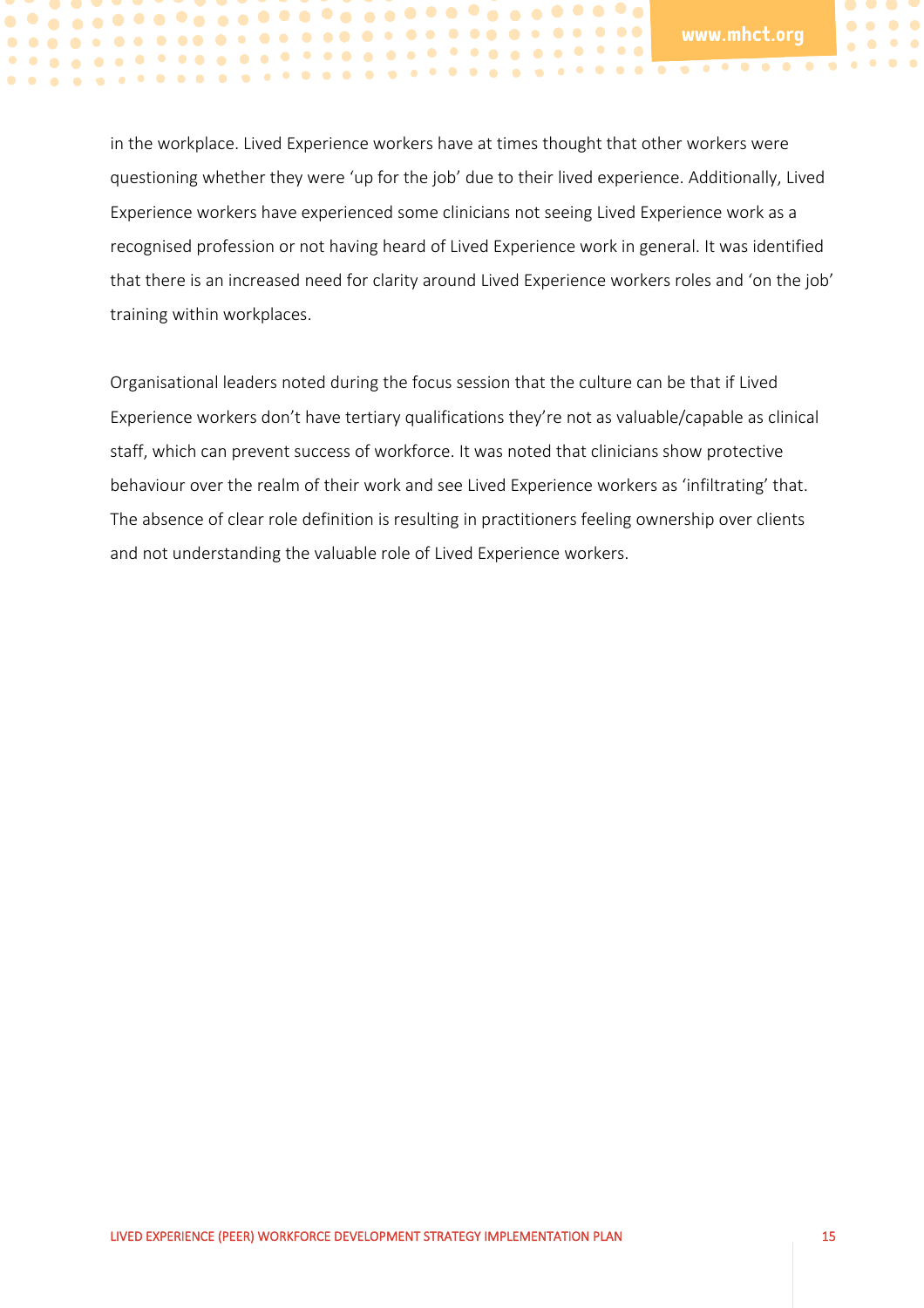$\bullet$   $\bullet$   $\bullet$  $\bullet\hspace{0.4mm}\bullet\hspace{0.4mm}\bullet\hspace{0.4mm}\bullet\hspace{0.4mm}\bullet$ 

 $\bullet \quad \bullet \quad \bullet \quad \bullet$ 

#### <span id="page-15-0"></span>Phase 2 – Milestones, Objectives and Activities

*Timeframe for Completion – April 2022 – September 2022*



## *Milestone 1 – Resourcing & Collaboration*

| <b>Activity/Objectives</b>                                        | <b>Linking Priority Area &amp; Goal</b> |
|-------------------------------------------------------------------|-----------------------------------------|
| Review and update current Lived Experience resources and          | Priority Area 1 - Governance and        |
| guidelines provided by MHCT, these resources will:                | Advocacy                                |
| Include reference to the National Lived Experience (Peer)         | Goal - Resources and Guidelines         |
| Workforce Development Guidelines recommendations and              | to Support Peer Work in                 |
| resources.                                                        | Organisations                           |
| Support both state-wide mental health services and                |                                         |
| community-based organisations.                                    |                                         |
| Include a shared understanding of the language, roles,<br>٠       |                                         |
| principles and values outlined in the National Guidelines         |                                         |
| amongst key stakeholders.                                         |                                         |
| Continued updating of relevant national programs and              |                                         |
| resources.                                                        |                                         |
| Identify pathways to integrate resources within workplaces        | Priority Area 3 - Organisational        |
| currently employing Lived Experience workers and those wanting to | Readiness and Culture                   |
| through a 'resource pack' that can be provided to workplaces.     | Organisational Culture                  |
| Reconvene Community of Practice for Organisations Engaging Lived  | Priority Area 2 - Peer Connections      |
| Experience Workers as a regular opportunity for collaborative     | Goal - Peer Mentoring and<br>$\bullet$  |
| sharing of resources. Identify current list of CoP attendees and  | Leadership Opportunities                |
| establish if any additional organisations need to be included.    |                                         |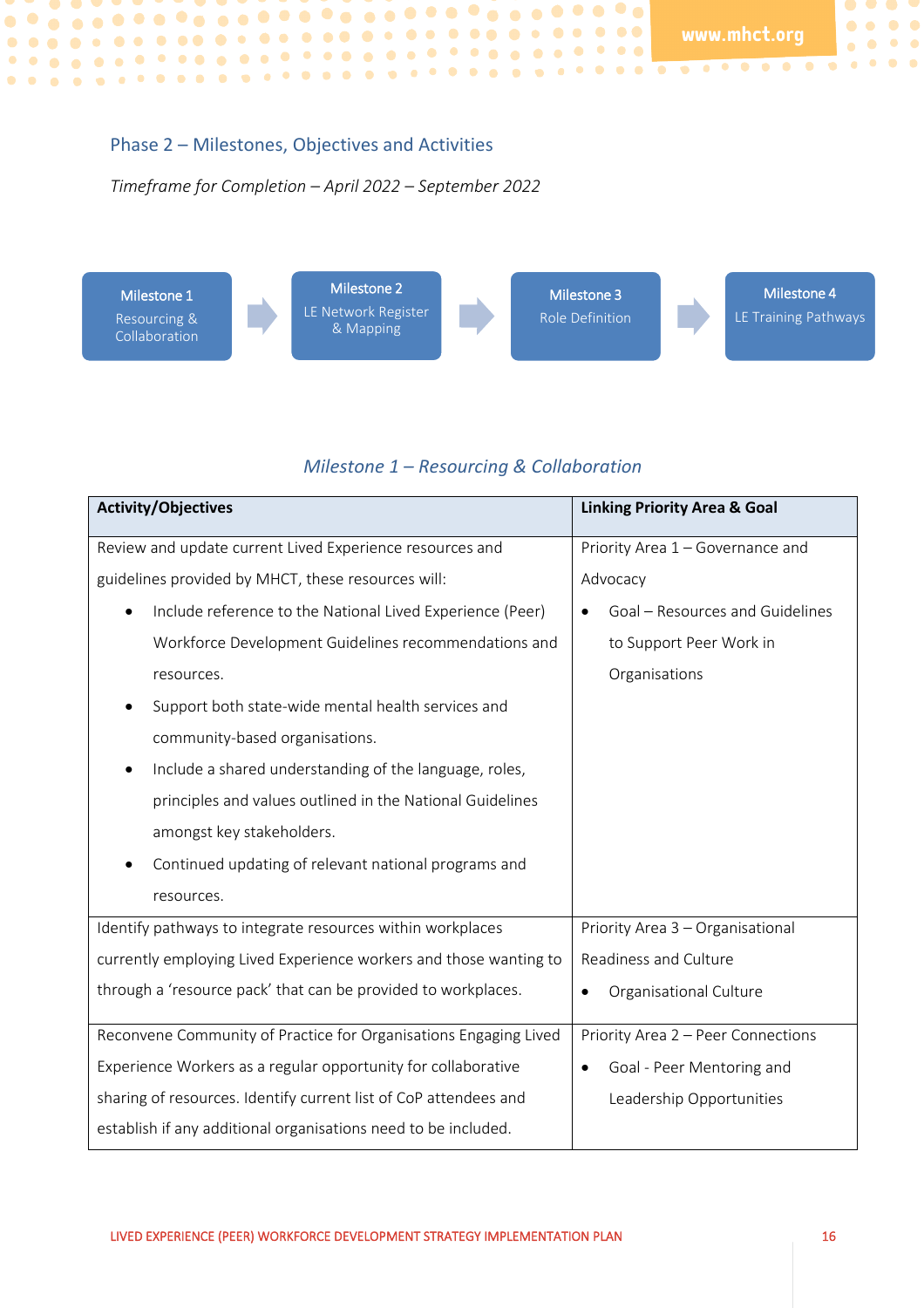$\bullet$   $\bullet$   $\bullet$  $\begin{array}{ccc} \bullet & \bullet & \bullet & \bullet \end{array}$ 

 $\begin{array}{ccccc}\bullet&\bullet&\bullet&\bullet\end{array}$ 

| <b>Activity/Objectives</b>                                          | <b>Linking Priority Area &amp; Goal</b> |
|---------------------------------------------------------------------|-----------------------------------------|
| Reconvene quarterly in 2022 and plan key agenda topics based on     |                                         |
| requests during consultations and previous CoP meetings. Identify   |                                         |
| reporting processes for this along with key actions.                |                                         |
| Work collaboratively with organisational leaders in both public and | Priority Area 3 - Organisational        |
| community mental health services to support alignment between       | Readiness and Culture                   |
| organisational plans/strategies and the National Lived Experience   | Goal - Reducing Stigma<br>٠             |
| (Peer) Development Guidelines.                                      | Goal - Organisational Culture           |

## *Milestone 2 – Lived Experience Network Register & Mapping*

| <b>Activity/Objectives</b>                                          | <b>Linking Priority Area &amp; Goal</b>  |
|---------------------------------------------------------------------|------------------------------------------|
| Consult with representative services for both consumer and carer    | Priority Area 2 - Peer Connections       |
| Lived Experience workers on an ideal approach/rationale for having  | Goal - Peer to Peer Support<br>$\bullet$ |
| separate Lived Experience networks. Identify and consult on where   | Networks                                 |
| a Lived Experience network will occur including governance,         |                                          |
| frequency, modality and additional supports required. Invite past   |                                          |
| training participants of the 'Peer (Lived Experience) Induction     |                                          |
| Training'. Communicate employment/volunteer career                  |                                          |
| development opportunities and resources with the Lived              |                                          |
| Experience Network/Lived Experience Register on a regular basis.    |                                          |
| Review mapping survey that was conducted during strategy            | Priority Area 1 - Governance and         |
| development. Develop and distribute an annual survey into the size, | Advocacy                                 |
| nature and attitudes towards the Lived Experience workforce in      | Goal - Resources and Guidelines          |
| Tasmania. Utilise data to form a centralised database of Lived      | to Support Peer Work in                  |
| Experience workers and relevant organisations in Tasmania.          | Organisations                            |
| Identify relevant Lived Experience work projects/initiatives and    | Priority Area 2 - Peer Connections       |
| include this in the development of a Lived Experience work          | Goal - Peer Mentoring and<br>٠           |
| database to provide additional information on the current Lived     | Leadership Opportunities                 |
| Experience workforce in Tasmania.                                   |                                          |
| Gather information regarding pay structures and rates from          | Priority Area 6 - Career Progression     |
| organisations and key stakeholders.                                 | Remuneration and Structure<br>٠          |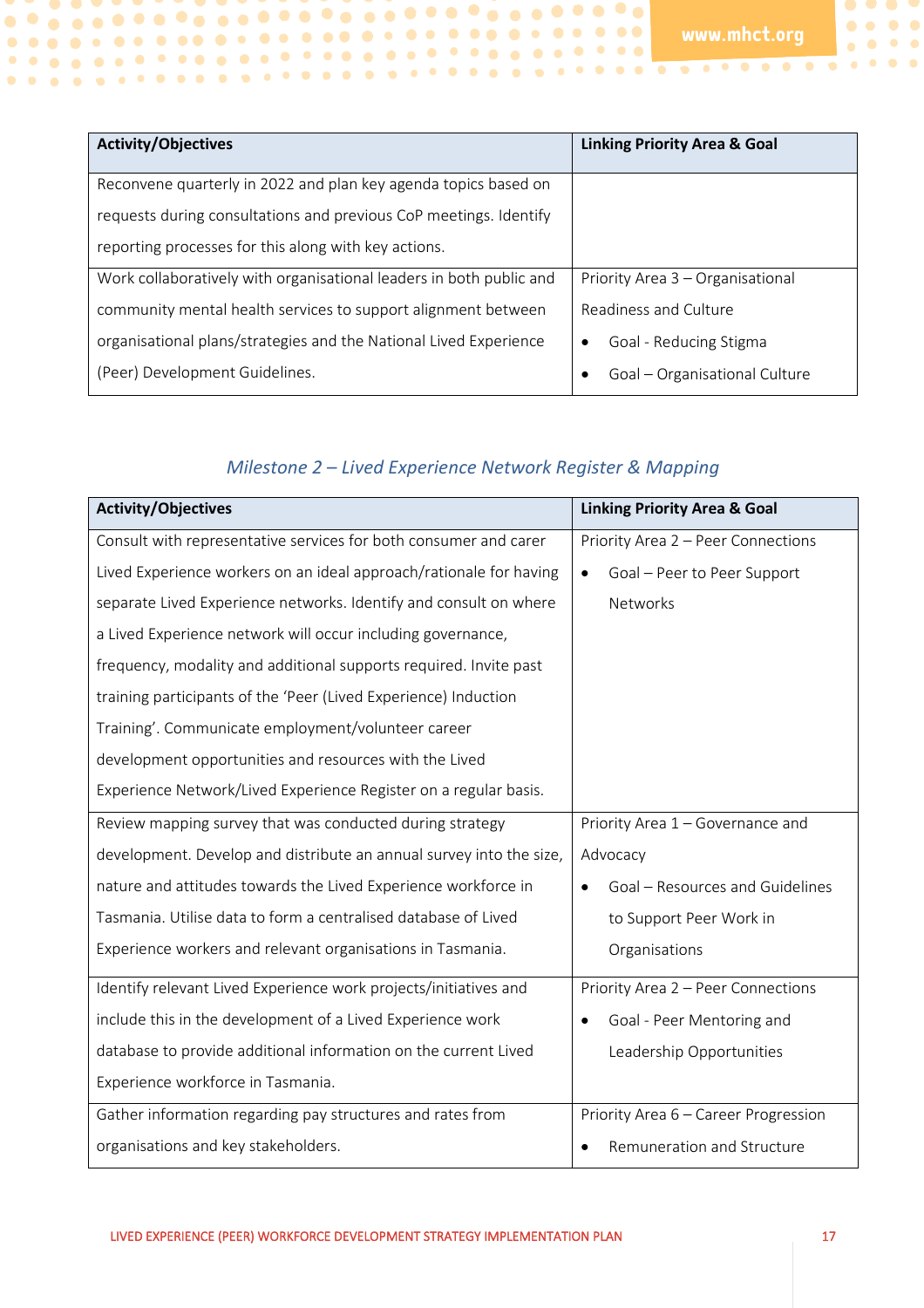$\bullet$   $\bullet$   $\bullet$ 

 $\begin{array}{ccccc}\bullet&\bullet&\bullet&\bullet\end{array}$  $\begin{array}{ccccc}\bullet&\bullet&\bullet&\bullet\end{array}$ 

| <b>Activity/Objectives</b>                                         | <b>Linking Priority Area &amp; Goal</b> |
|--------------------------------------------------------------------|-----------------------------------------|
| Establish a group of key stakeholders to determine organisation-   | Priority Area 5 - Workforce             |
| specific Lived Experience worker role definitions, utilise working | Development                             |
| groups that can support the implementation process. Consult        | Goal - Peer Worker Roles                |
| with key representative organisations regarding supporting         |                                         |
| organisations with position descriptions for both volunteers and   |                                         |
| employees. Provide support to encourage Lived Experience work      |                                         |
| being included in existing roles and position descriptions within  |                                         |
| organisations.                                                     |                                         |
| Identify national recommendations for Lived Experience work        | Priority Area 6 - Career Progression    |
| remuneration. Co-develop guidelines to reflect a consistent        | Goal - Remuneration and Structure       |
| standard of this. Provide support to organisations creating Lived  |                                         |
| Experience worker roles with education and guidelines relating to  |                                         |
| a Lived Experience work role definition, remuneration, employee    |                                         |
| wellbeing and career development.                                  |                                         |
| Develop an organisational guide for Lived Experience work          | Priority Area 5 - Workforce             |
| position descriptions that includes templates for different Lived  | Development                             |
| Experience worker roles and functions. Collaborate with key        | <b>Goal - Position Descriptions</b>     |
| stakeholders and refer to interstate requirements to determine     |                                         |
| key requirements for lived experience employment/volunteer         |                                         |
| qualifications.                                                    |                                         |

#### *Milestone 3 – Role Definition*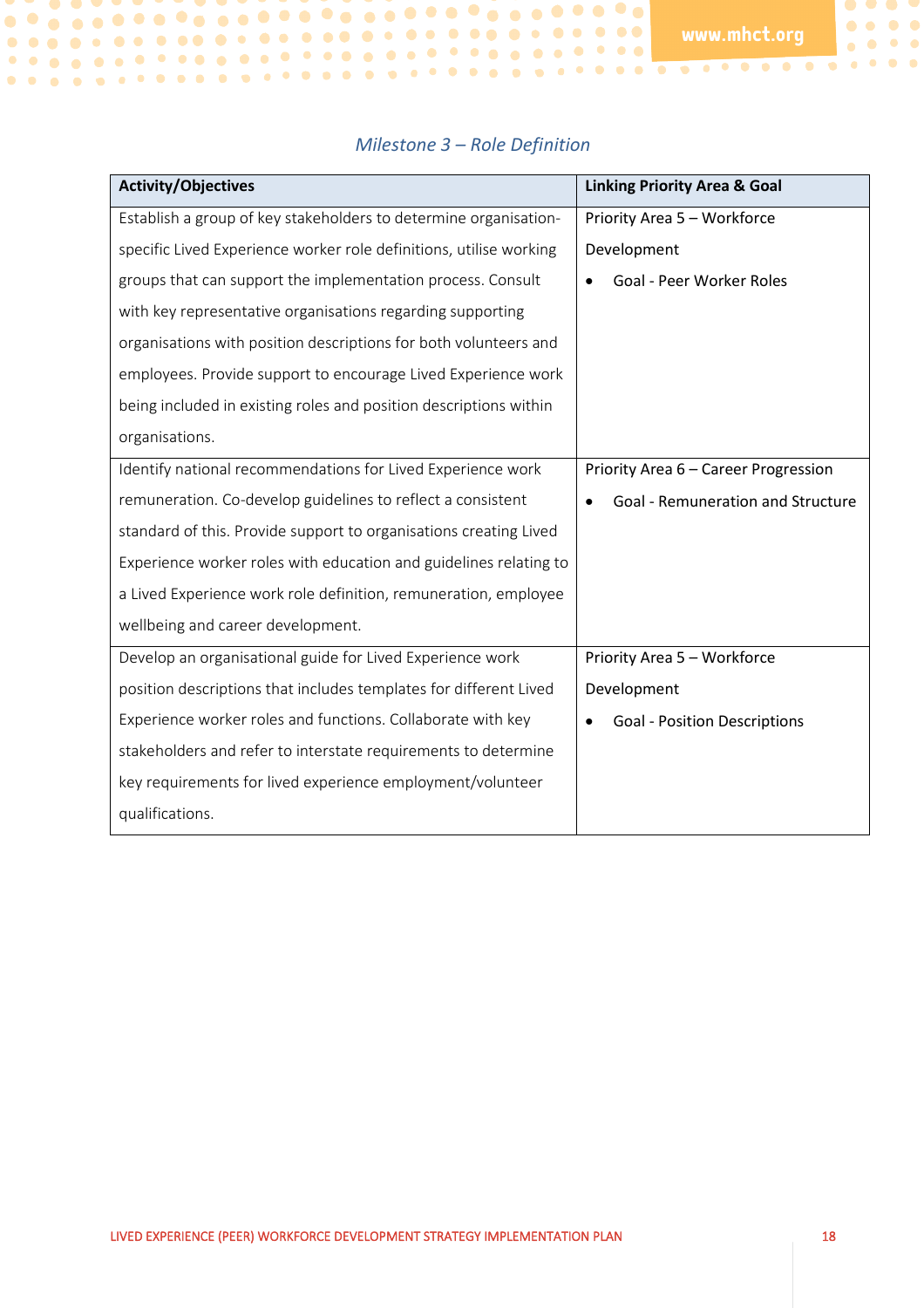$\bullet$   $\bullet$   $\bullet$ 

 $\bullet\bullet\bullet\bullet$  $\begin{array}{ccccc}\bullet&\bullet&\bullet&\bullet\end{array}$ 

## *Milestone 4 – Lived Experience Training Pathways*

| <b>Activity &amp; Objectives</b>                                         | <b>Linking Priority Area &amp; Goal</b> |
|--------------------------------------------------------------------------|-----------------------------------------|
| Continue investigating current Lived Experience-led supervision options  | Priority Area 2 - Peer Connections      |
| in Tasmania. Develop a structured Lived Experience supervision           | Goal - Peer Supervision                 |
| structure and program that will work in Tasmania. Identify training      |                                         |
| options for additional Lived Experience supervisors and/or interstate    |                                         |
| options. Consult with key organisations employing Lived Experience       |                                         |
| workers regarding integration of this including funding requirements.    |                                         |
| Ensure consistency with the National Lived Experience (Peer)             |                                         |
| Workforce Development Guidelines, where Lived Experience-led             |                                         |
| supervision is widely promoted throughout.                               |                                         |
|                                                                          |                                         |
| MHCT's Peer (Lived Experience) Induction Training has been provided      | Priority Area 4 - Training and          |
| as an introduction to Lived Experience work. Establish parameters        | <b>Professional Development</b>         |
| around delivering this training moving forward and determine             | <b>Goal - Peer Worker Training</b>      |
| timeframes for delivery, consider the option of subsidised training      |                                         |
| costs. Collaborate with key stakeholders to discuss delivery of MHCT's   |                                         |
| Peer (Lived Experience) Induction Training and determine if there are    |                                         |
| additional courses of this nature being offered or required. Develop a   |                                         |
| workplace readiness component to this training.                          |                                         |
|                                                                          |                                         |
| Continue communication with RTO Connect regarding Cert IV                | Priority Area 4 - Training and          |
| evaluations and include in training pathway as currently the only formal | <b>Professional Development</b>         |
| Lived Experience training offered in Tasmania. Identify additional       | Goal - Peer Worker Training             |
| training opportunities with Mental Health Families and Friends and       |                                         |
| Flourish to ensure all training options are explored. Identify clear     |                                         |
| training pathways for people wanting to enter the Lived Experience       |                                         |
| workforce and promote these pathways during education                    |                                         |
| program/campaign and through the Lived Experience Network once           |                                         |
| established.                                                             |                                         |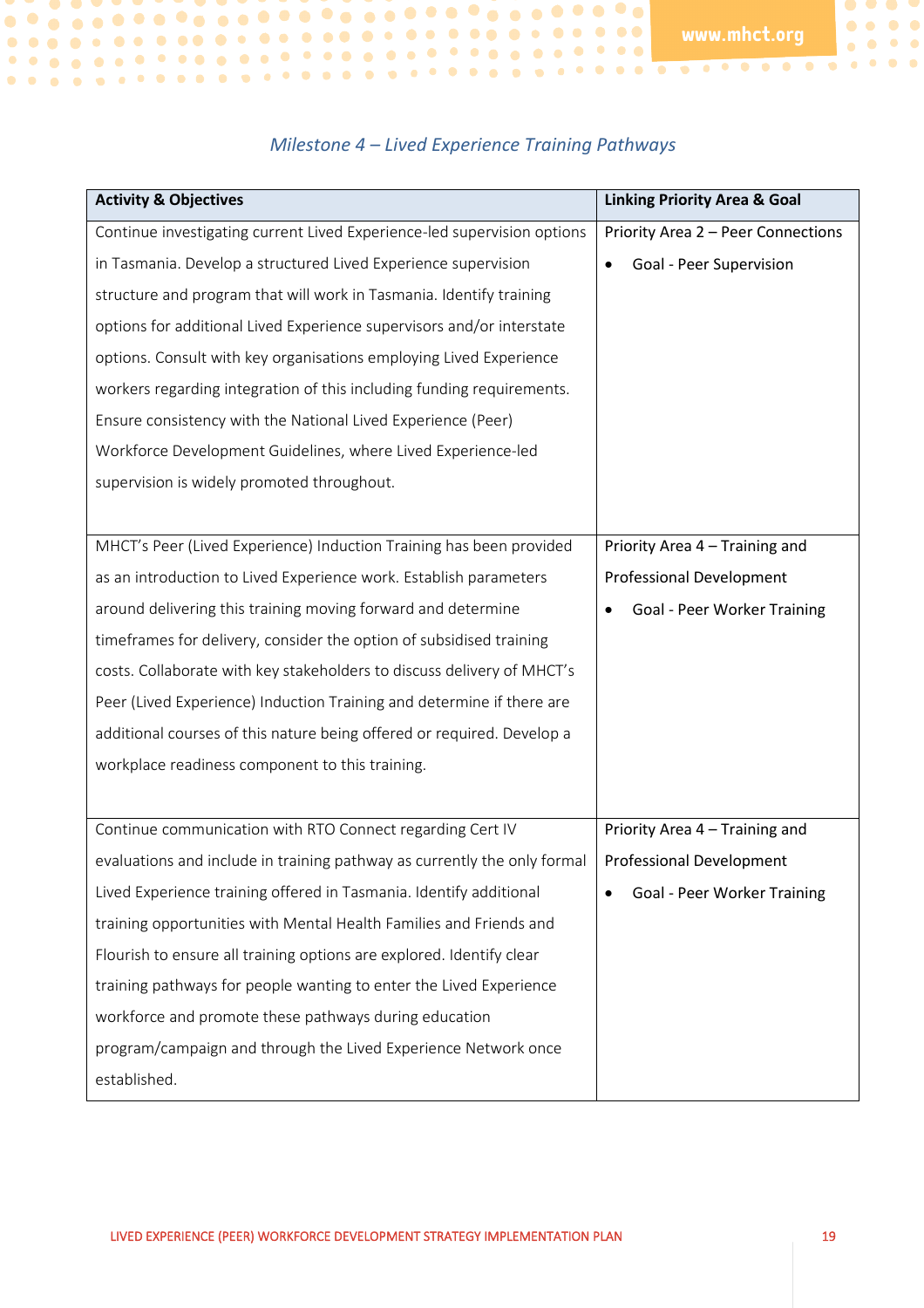$\bullet$   $\bullet$   $\bullet$  $\bullet\bullet\bullet\bullet$ 

 $\bullet\quad \bullet\quad \bullet\quad \bullet$ 

#### <span id="page-19-0"></span>Phase 3 – Milestones, Objectives and Activities

#### *Timeframe for Completion – September 2022 – April 2023*



#### *Milestone 1 – Education & Workplace Trainings*

| <b>Activity/Objectives</b>                                          | <b>Linking Priority Area &amp; Goal</b>    |
|---------------------------------------------------------------------|--------------------------------------------|
| Co-produce and design an education program for organisations at     | Priority Area 3 - Organisational Readiness |
| all levels. The program will include an introduction to Lived       | and Culture                                |
| Experience work and will aim to promote the benefits of Lived       | Goal - Reducing Stigma                     |
| Experience work while highlighting stigma reduction strategies for  |                                            |
| workplaces.                                                         |                                            |
|                                                                     |                                            |
| Develop and/or resource training targeted to managers and           | Priority Area 3 - Organisational Readiness |
| supervisors that supports and promotes the benefits of engaging     | and Culture                                |
| Lived Experience workers within organisations. Include information  | Goal - Organisational Culture<br>$\bullet$ |
| regarding flexible workplaces in the education and training program |                                            |
| for organisations.                                                  |                                            |
|                                                                     |                                            |
|                                                                     |                                            |
| Co-produce an example of what a flexible Lived Experience work      | Priority Area 3 - Organisational Readiness |
| role looks like for organisations to refer to.                      | and Culture                                |
|                                                                     | Goal - Workplace Flexibility               |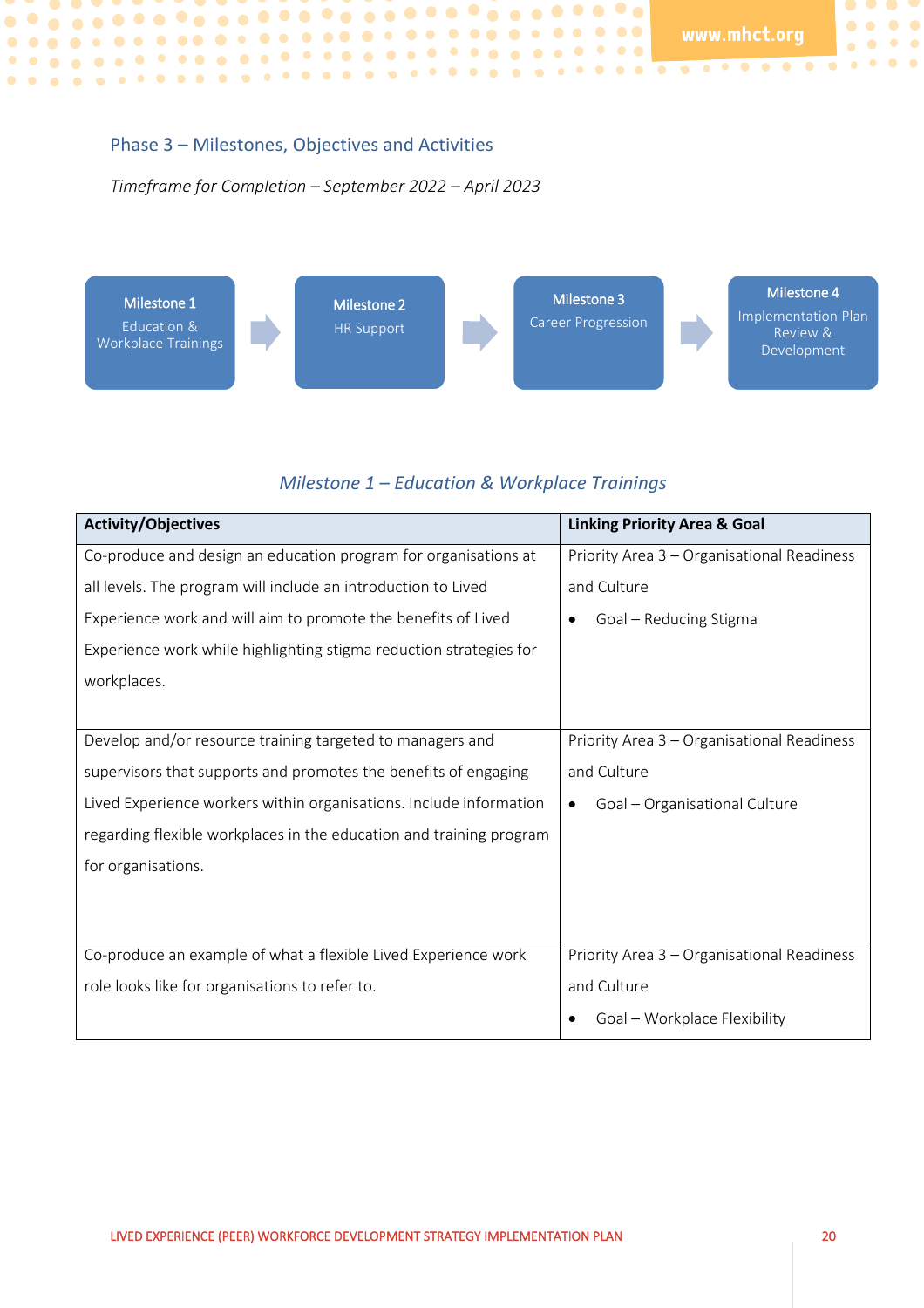$\bullet$   $\bullet$   $\bullet$  $\begin{array}{ccccc}\bullet&\bullet&\bullet&\bullet\end{array}$ 

 $\bullet \bullet \bullet \bullet \bullet$ 

| <b>Activity &amp; Objectives</b>                                      | <b>Linking Priority Area/Goal</b> |
|-----------------------------------------------------------------------|-----------------------------------|
| Support organisations regarding their current HR policies and         | Priority Area 5 - Workforce       |
| procedures – provide education around stigma and discrimination       | Development                       |
| related to Lived Experience work and encourage adapting policy and    | Goal - HR Management<br>٠         |
| procedure to reflect this if it doesn't already.                      |                                   |
|                                                                       |                                   |
| Identify key stakeholders related to workers compensation, liability  | Priority Area 1 - Governance &    |
| and other insurance regulations - identify current state and national | Advocacy                          |
| insurance regulations and outline proposed changes if necessary.      | Goal - Remove Regulatory<br>٠     |
| Review funding models, service agreements and contracts to consider   | Impediments to Growing a Peer     |
| opportunities that will encourage the employment of Lived Experience  | Workforce                         |
| workers. Engage a consultant to support this process and to identify  |                                   |
| what is needed.                                                       |                                   |
|                                                                       |                                   |
|                                                                       |                                   |
|                                                                       |                                   |

#### *Milestone 2 – HR Support*

#### *Milestone 3 – Career Progression*

| <b>Activity &amp; Objectives</b>                                     | <b>Linking Priority Area/Goal</b>  |
|----------------------------------------------------------------------|------------------------------------|
| Identify key stakeholders and organisations to include in the co-    | Priority Area 2 – Peer Connections |
| production and design of Lived Experience leader/champion roles.     | Peer Mentoring and Leadership      |
| Identify consistency of implementation across organisations.         | Opportunities                      |
|                                                                      |                                    |
|                                                                      |                                    |
|                                                                      |                                    |
| Engage the Community of Practice for Organisations Employing Lived   | Priority Area 3 - Organisational   |
| Experience Workers to explore a model of care for Lived Experience   | Readiness and Culture              |
| workers with clear expectations - refer to National Lived Experience | Goal – Role Designs and Models     |
| (Peer) Development Guidelines regarding best practice.               |                                    |